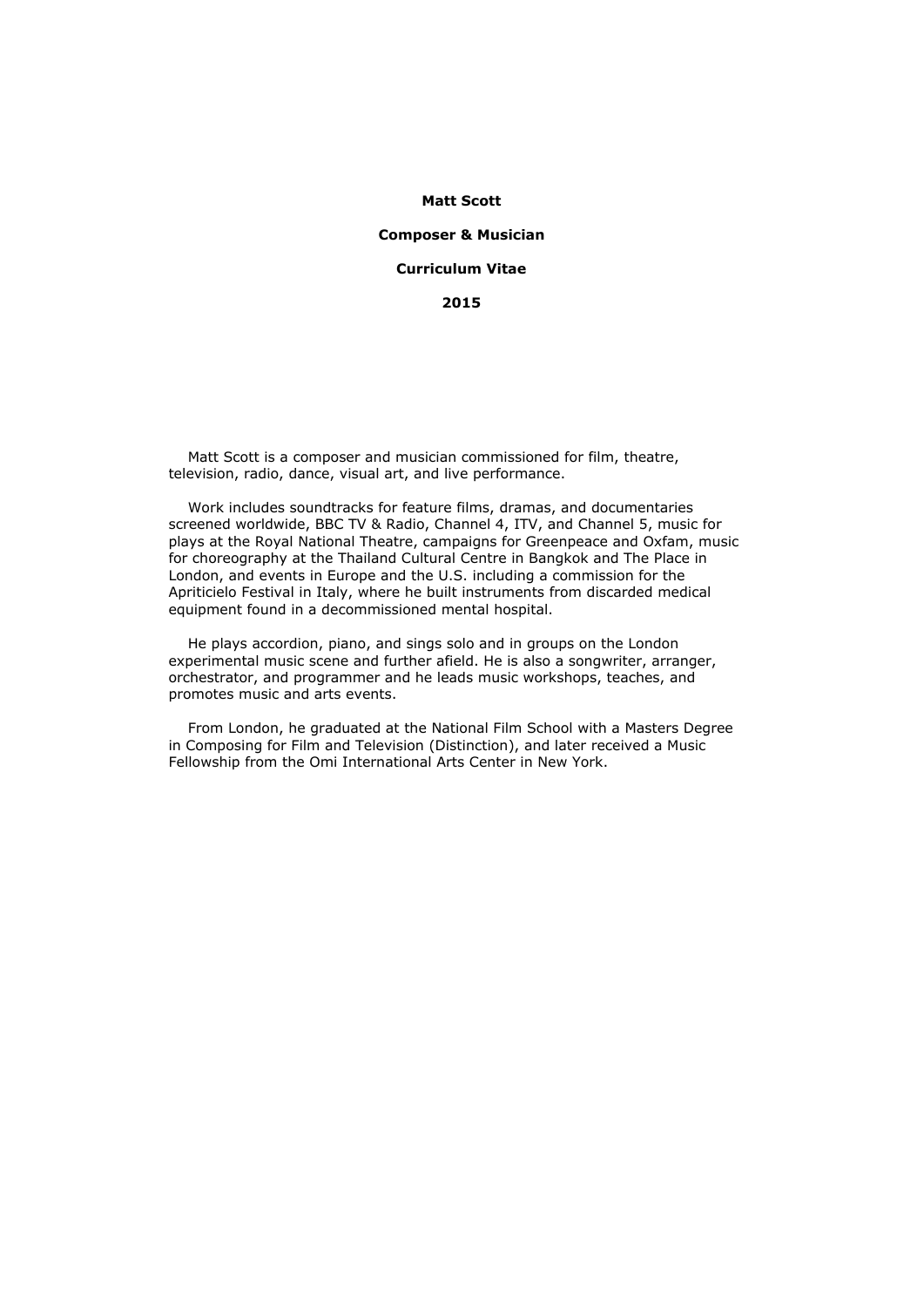## **LIST OF WORKS**

**Contents** \_\_\_\_\_\_\_

COMPOSING COMMISSIONS Fiction Features Page 3 TV Dramas & Short Films Page 4 Documentaries Page 6 Animations Page 8 Radio Page 9 Theatre Page 10 Choreography Page 11 Discography Page 12 Performances and Live Events Page 13 TECHNICAL WORK Arranging & Orchestration Page 15 Music Sound Design Page 15 Sound Recording Page 15 Art Installation Page 15 ACADEMIC Fellowships Page 16 Teaching and Workshops Page 16 EDUCATION Study and Qualifications Page 17

2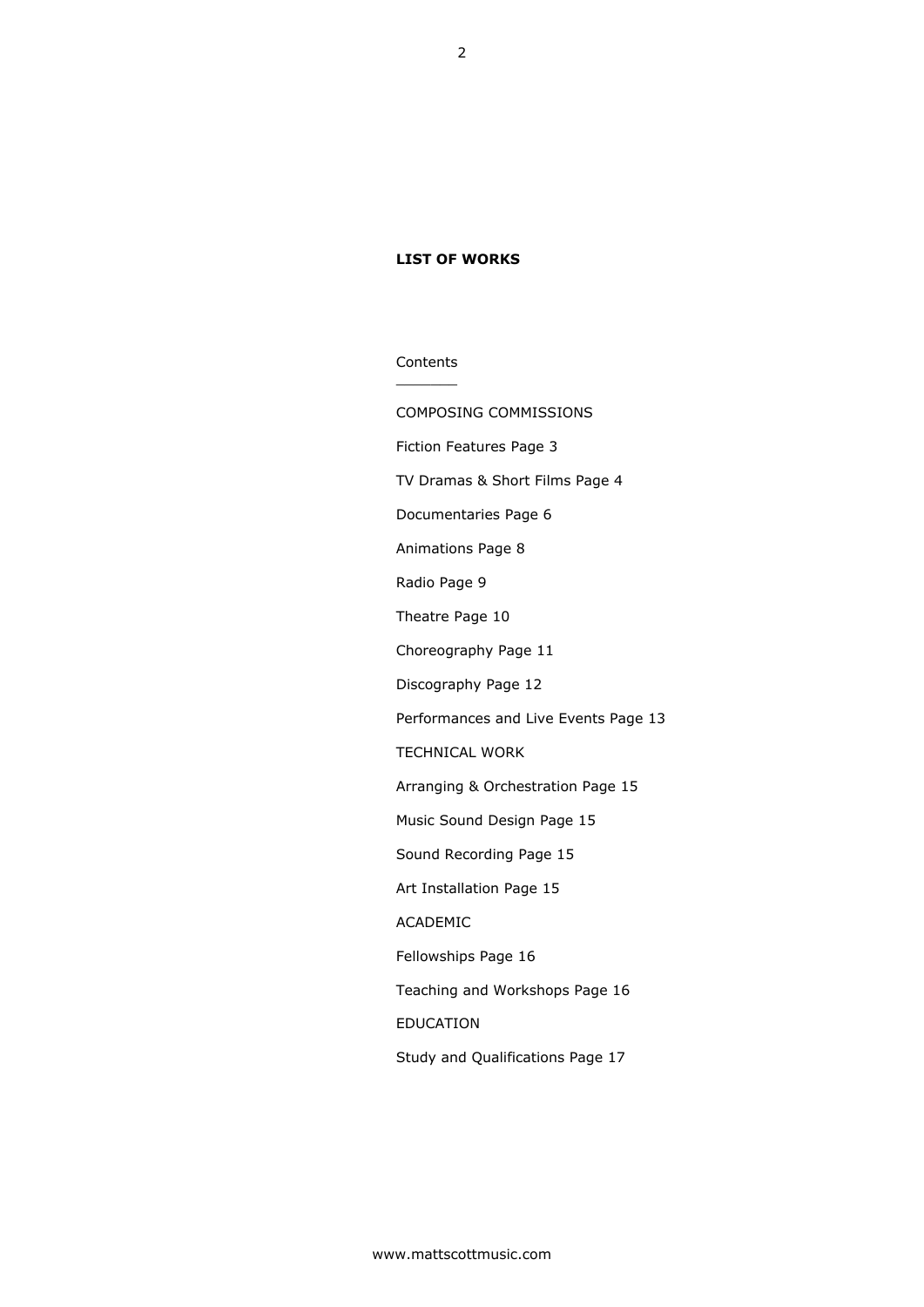## 00CO **COMPOSING COMMISSIONS**

## **FICTION FEATURE SCORES**

| A Proof of Cubic Love   | 2015 | Director Xiaolu Guo<br>Metaphysical Cinema<br>Syndicate                       |
|-------------------------|------|-------------------------------------------------------------------------------|
| How Is Your Fish Today? | 2007 | Director Xiaolu Guo<br>Film Four/Sundance/San<br>Francisco/Rotterdam/Göteborg |
| To Kill a Nonce         | 1997 | Director Henrik Sikstrom<br>Saints and Demons United<br>Cannes Film Festival  |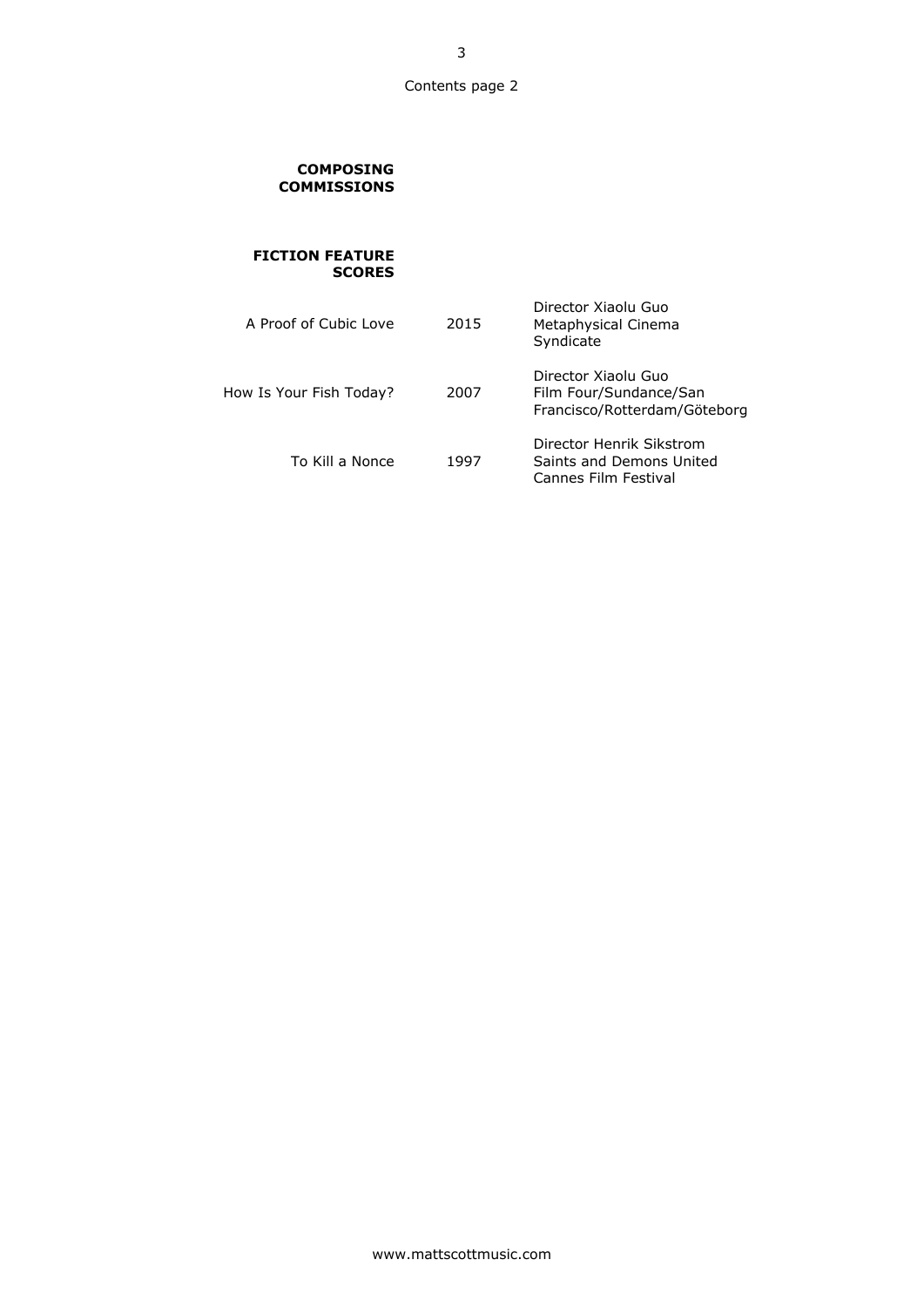### 00CO **COMPOSING COMMISSIONS**

#### **DR SCORES FOR TV DRAMAS & SHORTS**

| African Wisdom       | 2013 | Director Sophie-Louise<br><b>Bachnick</b>                                                                                  |
|----------------------|------|----------------------------------------------------------------------------------------------------------------------------|
| Resist               | 2008 | Director Scott Bibo<br><b>BBC Television</b>                                                                               |
| Alacranes            | 2004 | Director Pierre Tatarka<br>Film Four/Stella Artois<br>Channel 4                                                            |
| London Kebabs        | 2004 | Director Pierre Tatarka<br><b>British Council Tour</b>                                                                     |
| Dudley's Ducks       | 2003 | Director Martin Gent<br>London Film Festival                                                                               |
| The Seasons Alter    | 2002 | Director Roger Lunn<br>Starring Keira Knightley,<br>Cherie Lunghi, and Lloyd<br>Owen,<br><b>British Council World Tour</b> |
| The Last Broadcast   | 2002 | Director Jordan Baseman<br>Swansong TV                                                                                     |
| Flamenco             | 2002 | Director Patrick Berwick<br>Soho Film Festival                                                                             |
| Divine Inspiration   | 2001 | Director Ana Tores-Alvarez<br>New York International Film<br>and Video Festival                                            |
| Greek Lover          | 2000 | Director Jon Jones Outlaw<br><b>Films</b><br>Channel 5                                                                     |
| Strip                | 1999 | Director Toa Stappard<br>The London Film Festival<br>Sky TV                                                                |
| Skinstretcher        | 1998 | Director David Hitchcox<br><b>Aurora Productions</b>                                                                       |
| Evasion              | 1995 | Director Rico Just                                                                                                         |
| The Nature of Things | 1993 | Director Judy Clarkson                                                                                                     |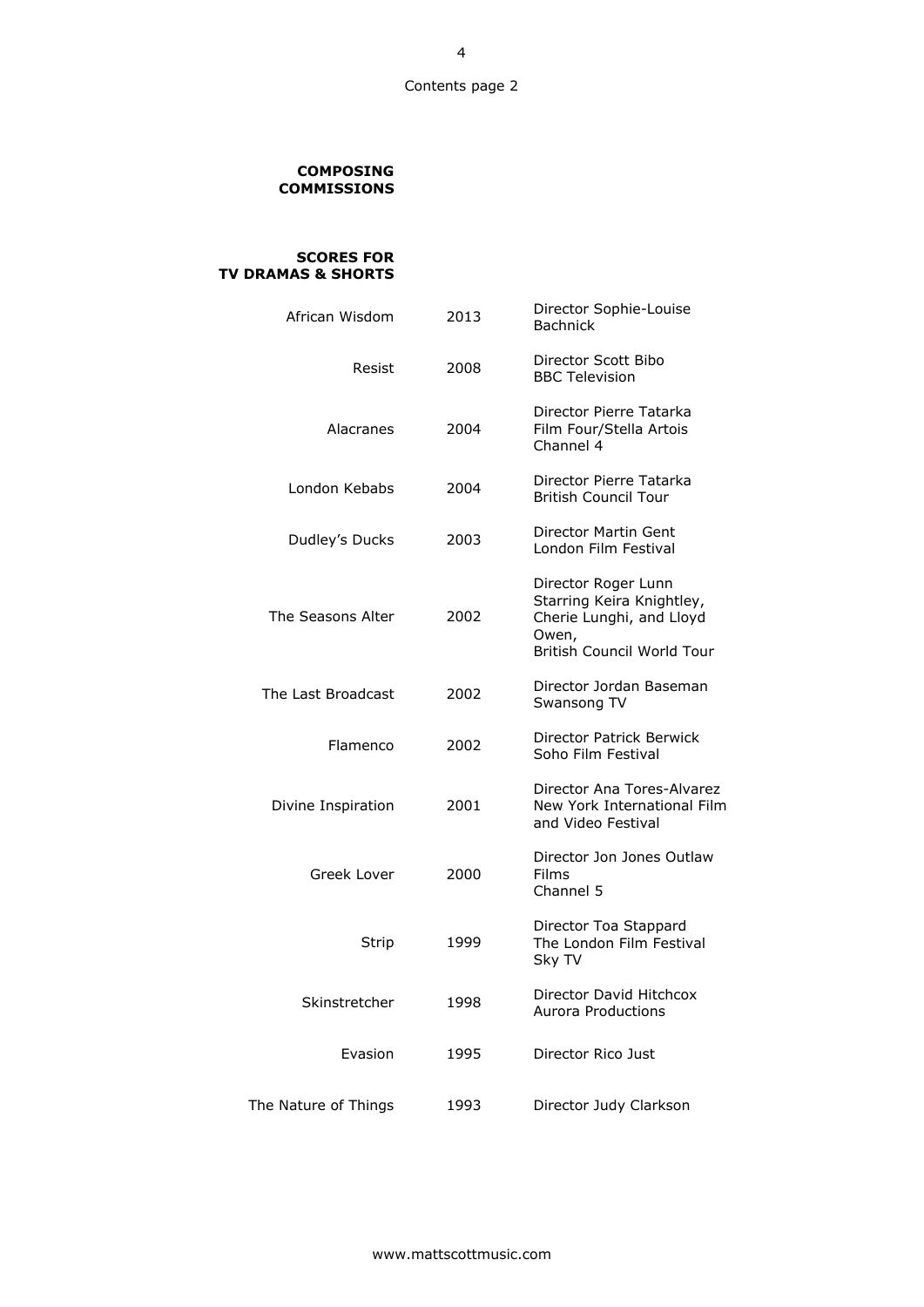5

Advent 1988 Director Charles Burkett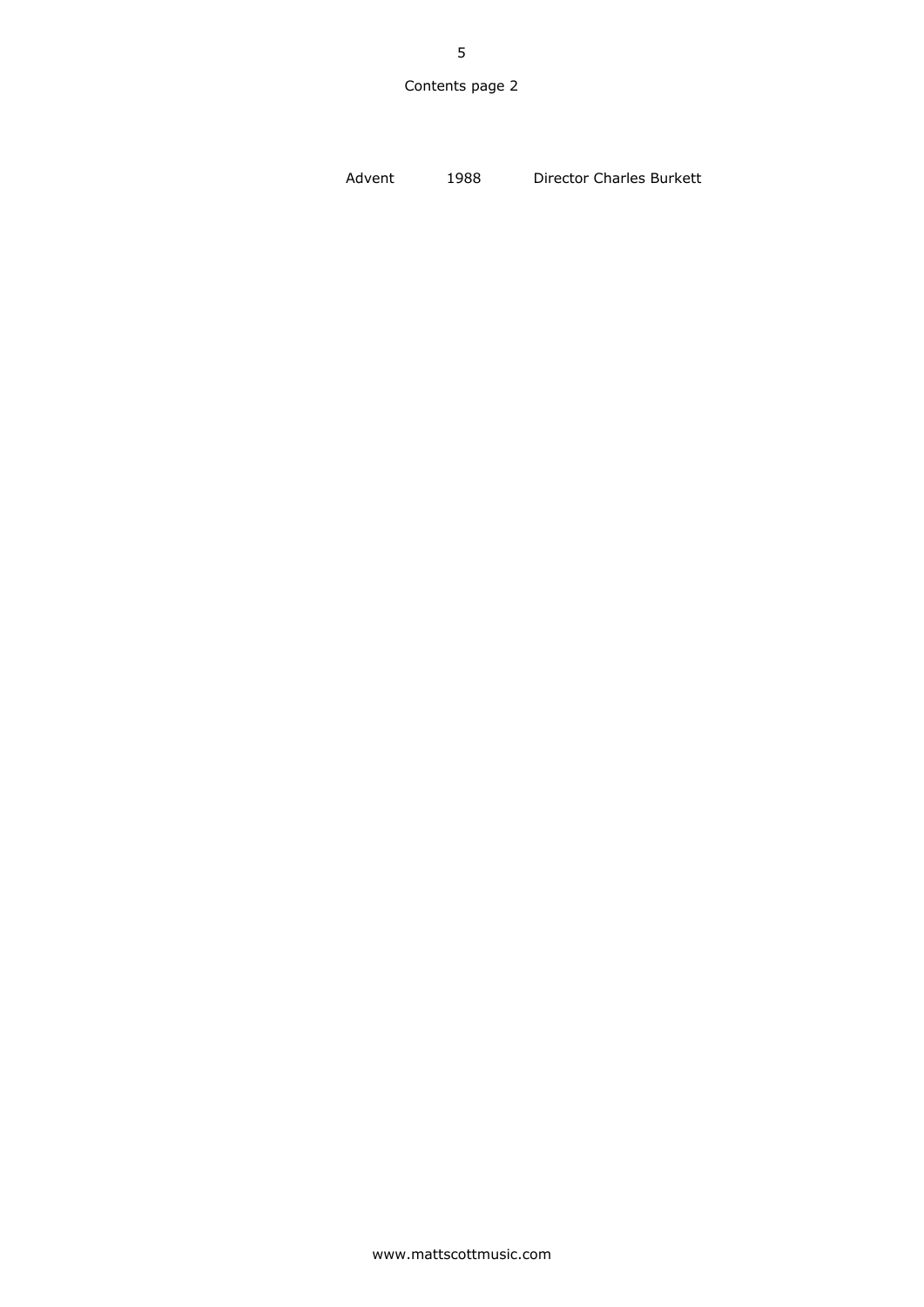### 00CO **COMPOSING COMMISSIONS**

### **MUSIC FOR DOCUMENTARIES**

| Hidden Agenda                          |             | 2012 | Director Paddy French<br>Rebecca Television                                                                                      |
|----------------------------------------|-------------|------|----------------------------------------------------------------------------------------------------------------------------------|
| Apron Strings                          |             | 2010 | Director Paddy French<br>Rebecca Television                                                                                      |
| The Pearl Divers                       |             | 2010 | Director Kristian Ebbesen<br>Homerun Films Denmark TV                                                                            |
| Brothers in the Shadows                |             | 2010 | Director Paddy French<br>Rebecca Television                                                                                      |
| Once Upon a Time                       | Proletarian | 2009 | Director Xiaolu Guo<br>in competition Venice Film<br>Festival<br>& Oslo Films from the South                                     |
| Pearl of the Gulf                      |             | 2009 | Director Kristian Ebbesen<br>Homerun Films Denmark TV                                                                            |
| Independent Lens                       |             | 2008 | US TV Documentary about<br>feature<br>How Is Your Fish Today?                                                                    |
|                                        | Oxygen      | 2007 | Series of short films<br>Director Carol Salter<br>Oxfam                                                                          |
| Red Man Green Man and<br>Rainbow Women |             | 2007 | Director Tim Cole                                                                                                                |
|                                        | Oona & Me   | 2006 | Director Nora Meyer<br><b>BBC Storyville</b>                                                                                     |
| Storybook Dads                         |             | 2005 | Series of short films<br>Director Caroline Deeds<br>Films of Record/Channel 4                                                    |
| The Concrete Revolution                |             | 2005 | Director Xiaolu Guo<br>Screened UK/USA/Worldwide<br>First Prize International<br>Human Rights Paris and<br>Korean Film Festivals |
| Make Poverty History                   |             | 2005 | Series of short films<br>Director Carol Salter<br>Make Poverty History                                                           |
| Death of an Idealist                   |             | 2004 | Director Rodrigo Vazquez<br>Ideal World/Channel 4                                                                                |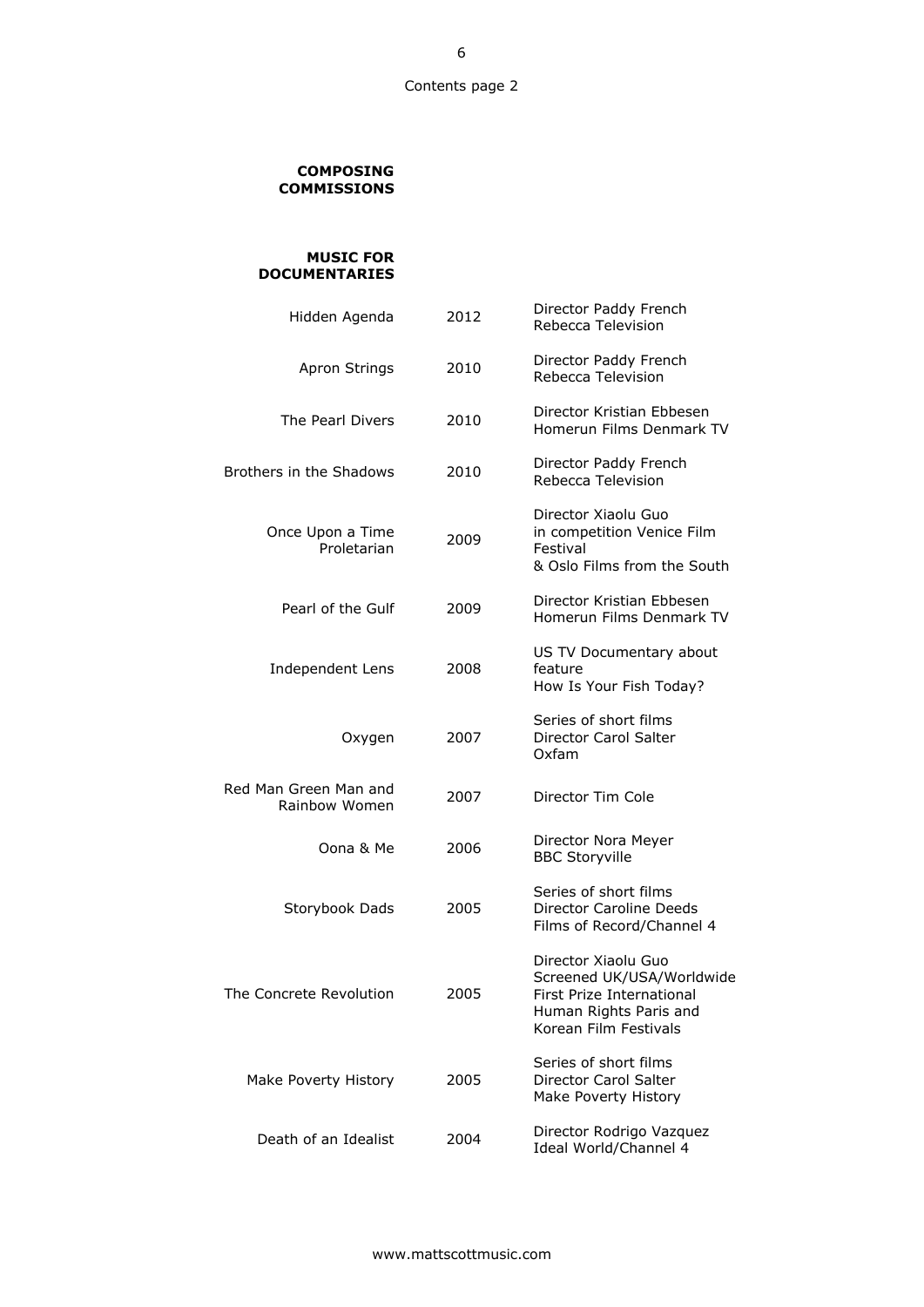| The Nine Lives of Robbie<br>Powell | 2004 | Director Paddy French<br>ITV (BAFTA award)                       |
|------------------------------------|------|------------------------------------------------------------------|
| The Difference You Make            | 2004 | Short<br>Director Carol Salter<br>Oxfam                          |
| Far & Near                         | 2003 | Short<br>Director Xiaolu Guo<br>Channel 4/Becks Futures<br>Award |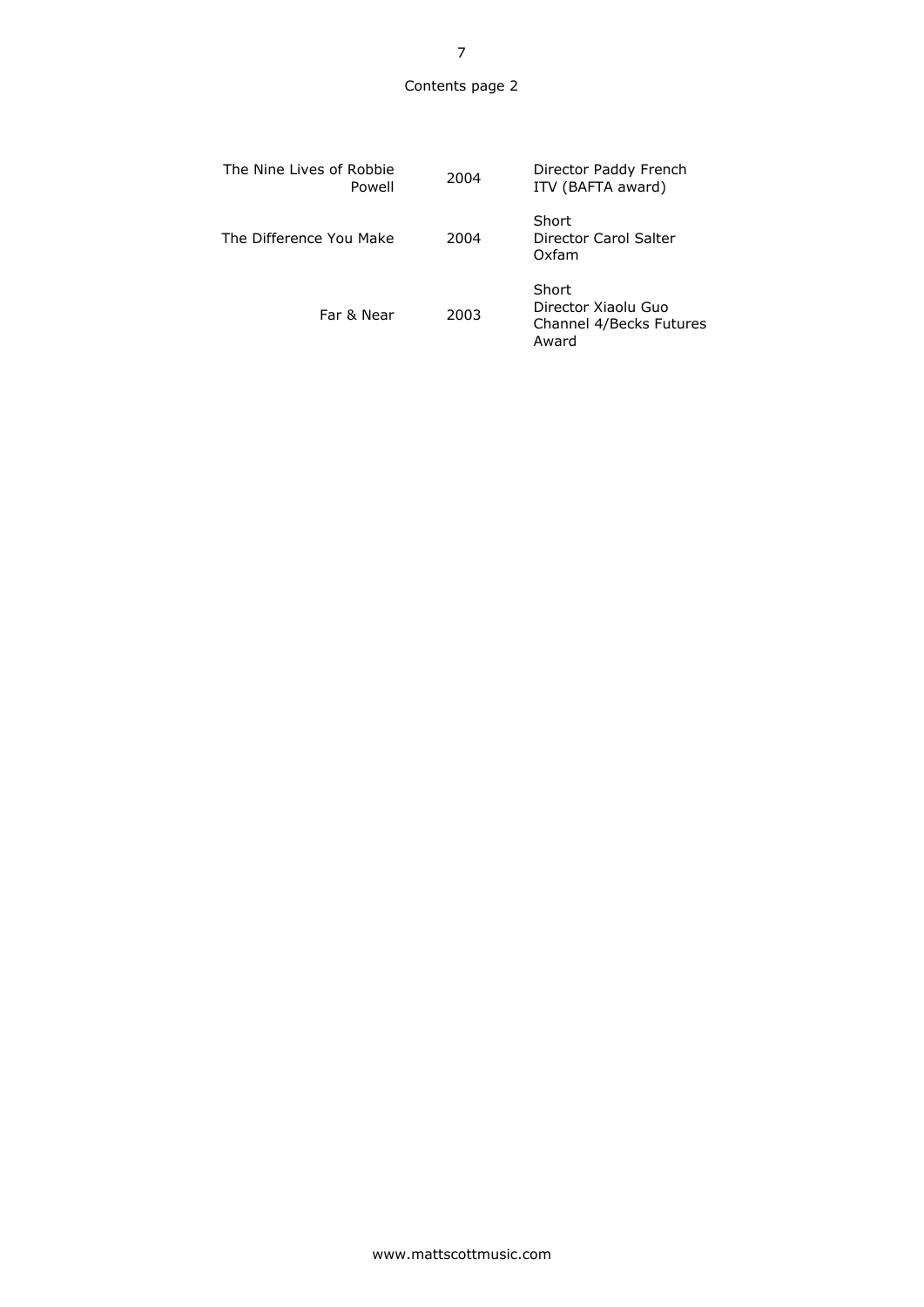## 00CO **COMPOSING COMMISSIONS**

# **MUSIC FOR ANIMATION**

| Mining for Muybridge | 2003 | Director Tim Cole<br>V & A Museum London/ Krok<br><b>Festival Kiev</b> |
|----------------------|------|------------------------------------------------------------------------|
| The Golden Puddle    | 2001 | Director Clare Davies<br>Australia                                     |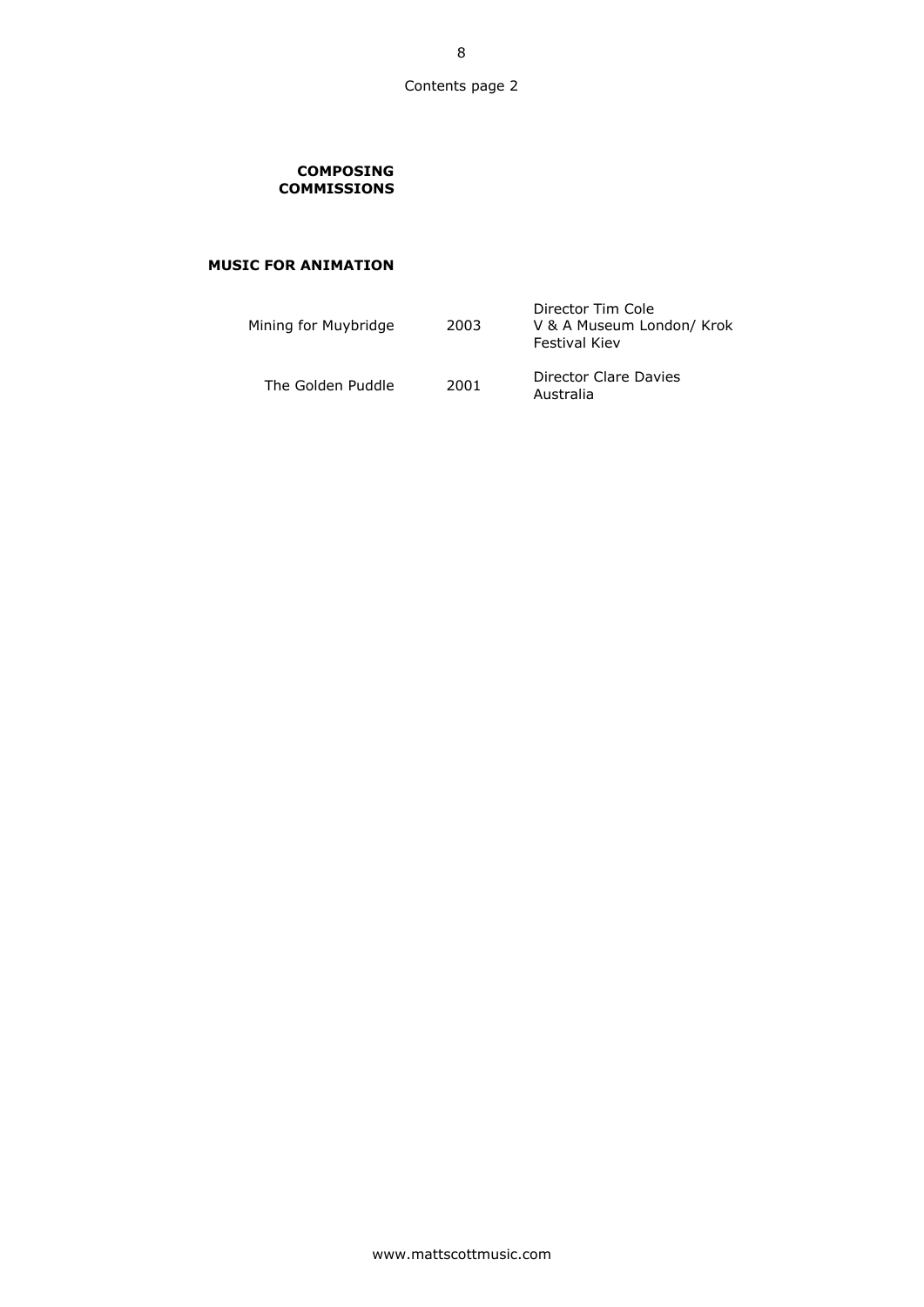## 00CO **COMPOSING COMMISSIONS**

# 05RA **MUSIC FOR RADIO**

| Scratch Orchestra Nature<br>Study Notes Rite CHGR91 | 2015 | Solo improvisation for<br>Resonance FM                                                               |
|-----------------------------------------------------|------|------------------------------------------------------------------------------------------------------|
| Liguorice Fish                                      | 2011 | Trio live broadcast and orginal<br>compositions for Resonance<br>FM                                  |
| Twenty Fragments of a<br>Ravenous Youth             | 2009 | Excerpts from the Novel read<br>by author Xiaolu Guo for live<br>performance The Verb BBC<br>Radio 3 |
| A Concise Chinese-English<br>Dictionary for Lovers  | 2008 | BBC Radio 4 Drama by Xiaolu<br>Guo Women's Hour Serial                                               |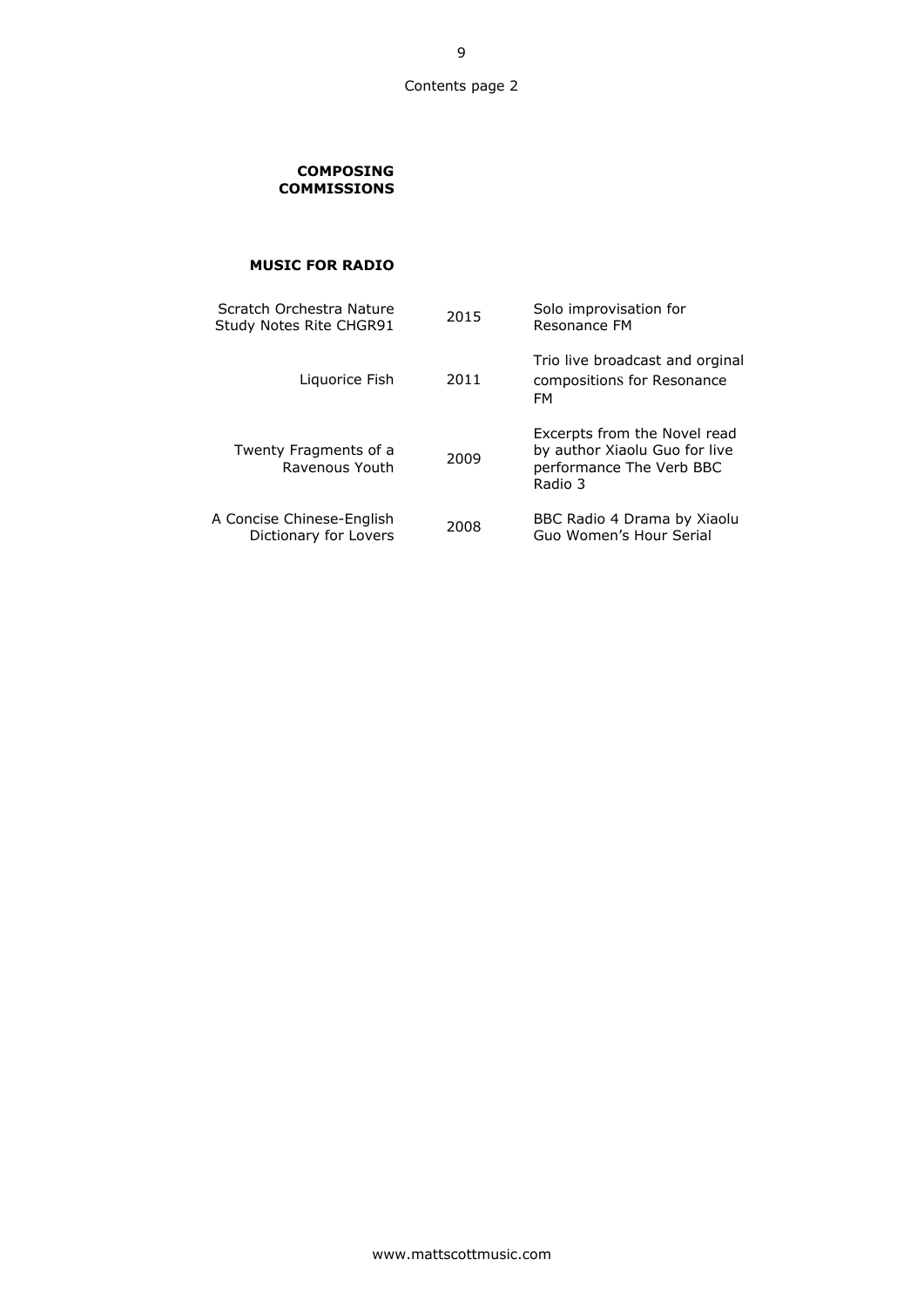### 00CO **COMPOSING COMMISSIONS**

## **MUSIC FOR THEATRE**

|                           | Last Night I Met You<br>Dreaming | 2014 | Writer/Director Rebecca<br>Tortora, Fit To Burst Theatre<br>Company      |
|---------------------------|----------------------------------|------|--------------------------------------------------------------------------|
|                           | Murder                           | 1998 | By Hanoch Levin<br><b>National Theatre</b>                               |
|                           | Mirage                           | 1998 | By Yitzhak Ben Ner<br><b>National Theatre</b>                            |
|                           | A Family Story                   | 1998 | By Edna Mazya<br><b>National Theatre</b>                                 |
|                           | Sheindele                        | 1998 | By Rami Danon and Amnon<br>Levi<br><b>National Theatre</b>               |
|                           | Shivah                           | 1998 | By Shmuel Hasfari<br><b>National Theatre</b>                             |
|                           | Mr Mani                          | 1998 | From the novel By A B<br>Yehoshua<br><b>National Theatre</b>             |
|                           | The Opssimist                    | 1998 | From the novel By Emil Habibi<br><b>National Theatre</b>                 |
| Narcissus Goes A-Courting |                                  | 1992 | Writer/Director Timothy<br>Gallagher<br>Kings Head Theatre               |
|                           | <b>Torch Song Trilogy</b>        | 1989 | Writer Harvey Fierstein<br>Director Douglas Leland<br>Edinburgh Festival |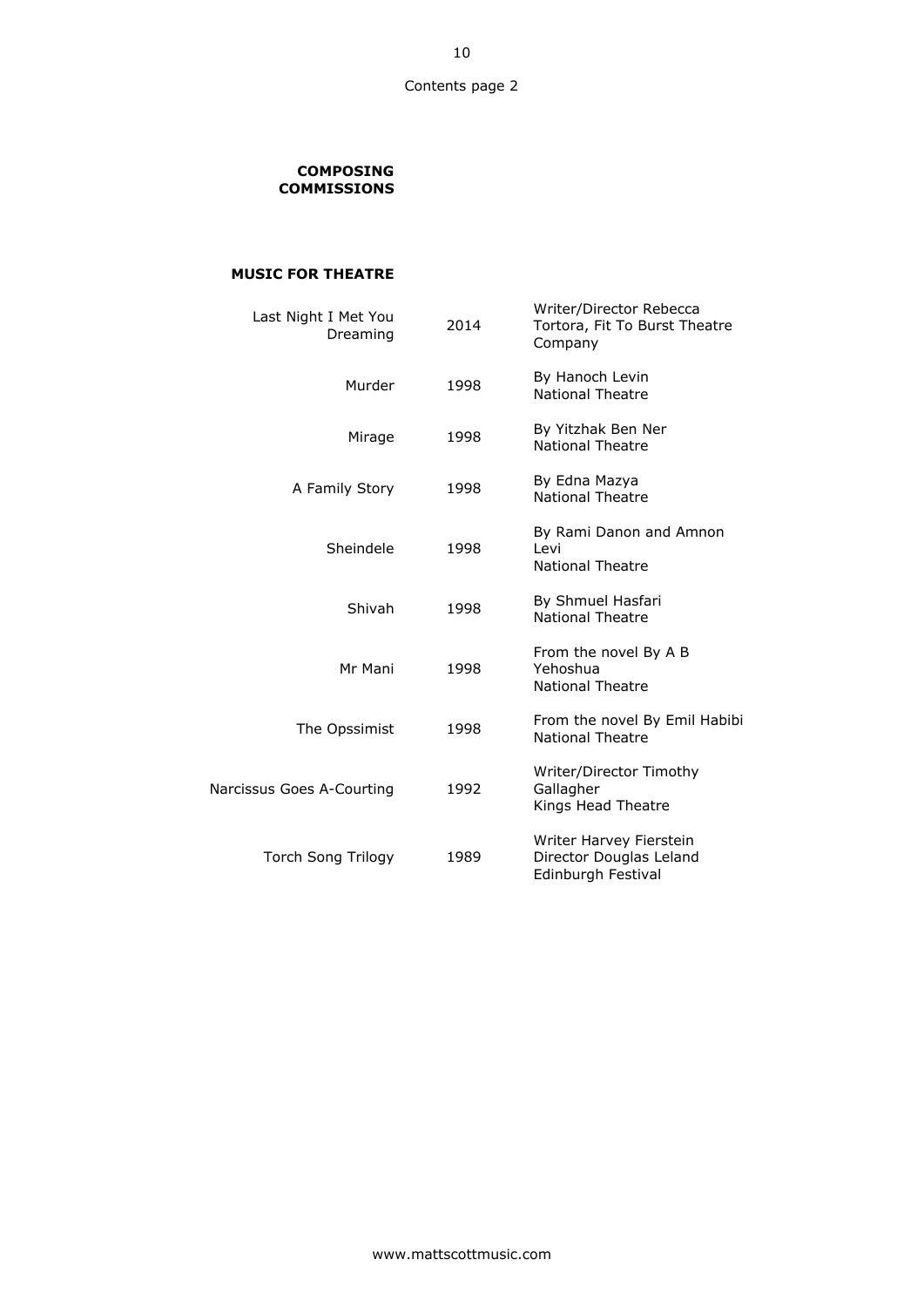#### 00CO **COMPOSING COMMISSIONS**

#### **MUSIC FOR CHOREOGRAPHY**

| Maya – A Mirage | 2008 | Choreographer Rangsima<br><b>Boonsinsuk</b><br>Thai Cultural Centre in<br><b>Bangkok</b> |
|-----------------|------|------------------------------------------------------------------------------------------|
| The Squall      | 2007 | Choreographer Rangsima<br><b>Boonsinsuk</b><br>Thai Cultural Centre in<br><b>Bangkok</b> |
| Manuela         | 2007 | Choreographer Yael Orni<br>The Place in London                                           |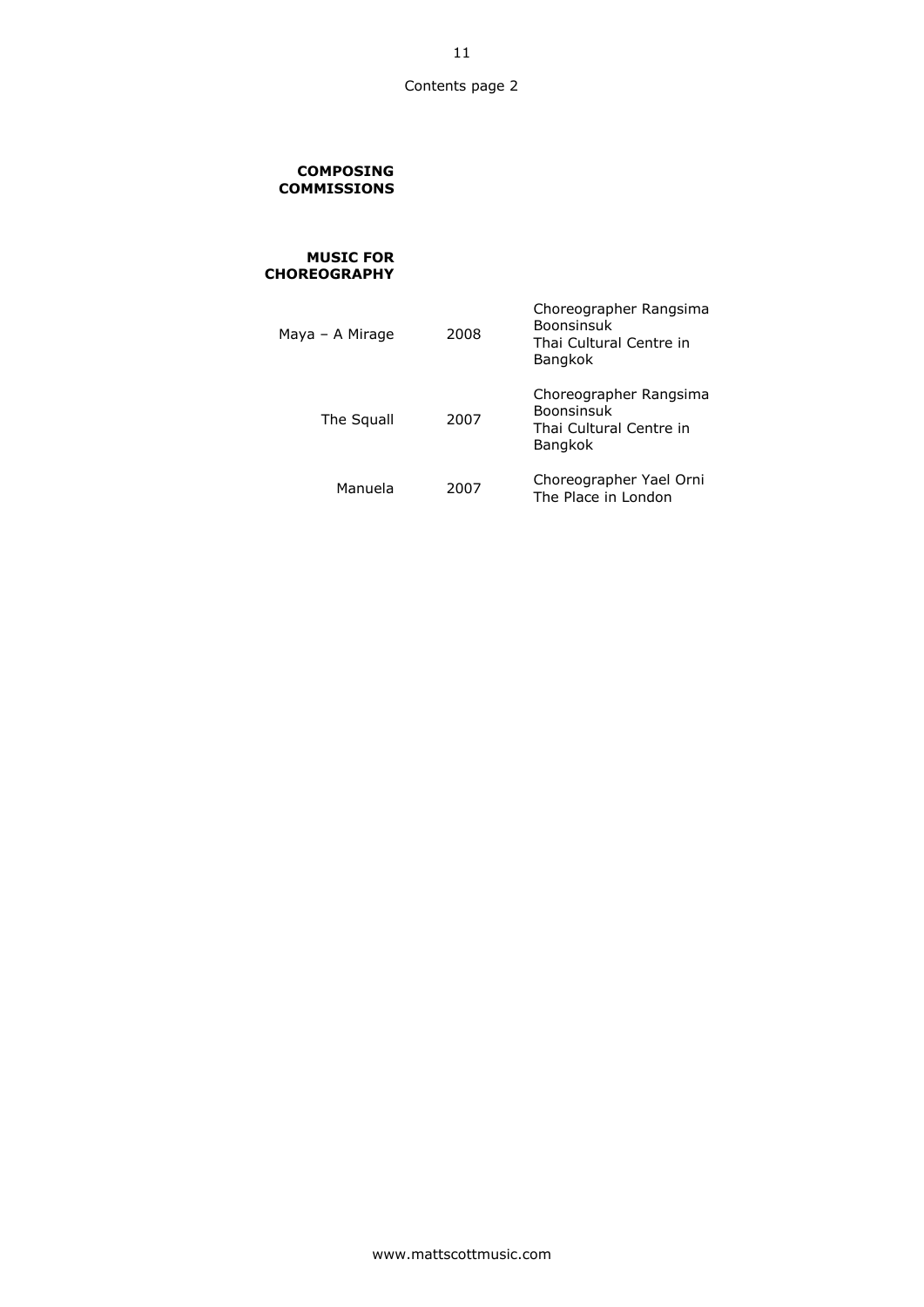# 08DI **DISCOGRAPHY**

| Usually a Song and Sharp and<br>Explosive composed &<br>recorded for compilation<br>album on<br>Salablu Records, Italy | 2000 | <b>Tangled Roots</b>                   |
|------------------------------------------------------------------------------------------------------------------------|------|----------------------------------------|
| Accordion for album with Nigel<br>Burch's Fleapit Orchestra                                                            | 2000 | <b>Bottlesucker</b>                    |
| Vinyl EP with Detonator on<br>Suggestion Records, Germany                                                              | 2000 | Simply Wonderful and Dans<br>Ton Coeur |
| Vinyl LP with Project DARK on<br>Very Good Records, Germany                                                            | 1997 | <b>Excited By Gramophones</b>          |
| Albums with Project DARK on<br>Amanita Records, France                                                                 | 1996 | Decalog VIII and Hacked<br>Off         |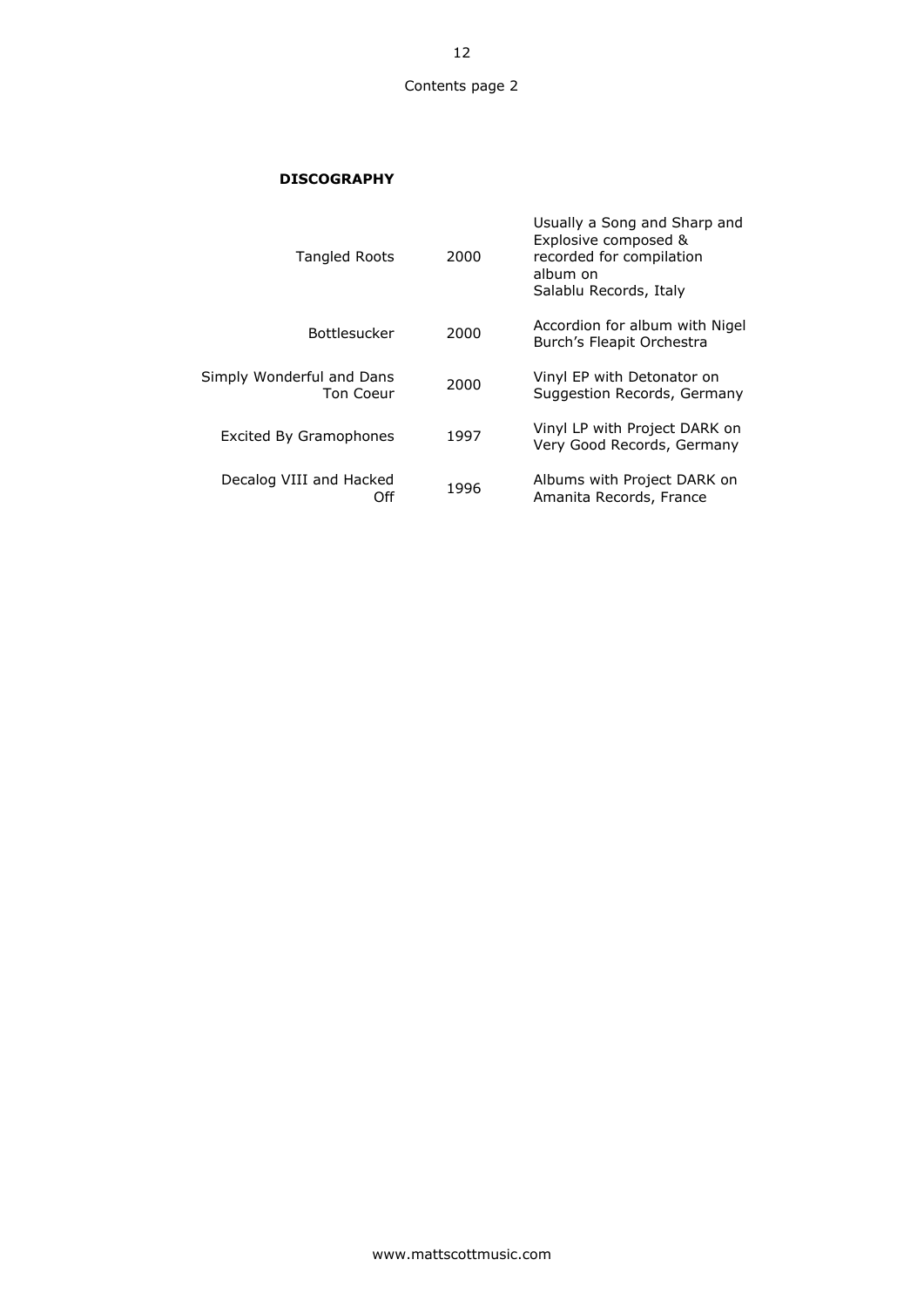### **PERFORMANCE AND LIVE EVENTS**

| New York, US                      | 2012 | Accordion & prepared sounds<br>with Ryder Cooley on saw at<br>Share, Brooklyn, NYC                                                   |
|-----------------------------------|------|--------------------------------------------------------------------------------------------------------------------------------------|
| New York, US                      | 2012 | With Karl Berger and Ingrid<br>Sertso of the Creative Music<br>Studios, New York, and the<br>Omi Fellows at Helsinki Club,<br>Hudson |
| New York, US                      | 2012 | With Ryder Cooley on saw &<br>arials, Nihan Devecioglu voice,<br>and Cécile Broché violin at<br>Hudson Studios, Hudson, NY           |
| New York, US                      | 2012 | Performances with the Omi<br>Fellows of my own music and<br>theirs at Omi Sculpture Park                                             |
| Royal Academy of Music,<br>London | 2012 | UK première of Prelude for<br>Solo Classical Accordion at<br>Accordion Department 25 Year<br><b>Anniversary Celebrations</b>         |
| Italy                             | 2012 | Bad Moth tour Sardinia with<br>Stanley Bad violin                                                                                    |
| Royal Festival Hall, London       | 2011 | With Xiaolu Guo and the<br>Syndicate at Southbank<br>Literature Festival                                                             |
| Italy                             | 2011 | Squeezy Bad tour Sardinia<br>with Stanley Bad violin                                                                                 |
| London                            | 2011 | With Luo Chao Yun pipa on<br>tour from Taiwan                                                                                        |
| Ireland                           | 2011 | All Ireland Accordion Festival<br>awards in three catagories<br>including solo classical with<br>original composition première       |
| Switzerland                       | 2011 | With poems by Xiaolu Guo and<br>the Syndicate at Cinéma<br>Capitole Lausanne                                                         |
| Hay Festival, UK                  | 2011 | With poems by Xiaolu Guo and<br>the Syndicate at acclaimed<br>literary event in Wales                                                |
| London                            | 2011 | With the Rude Mechanicals                                                                                                            |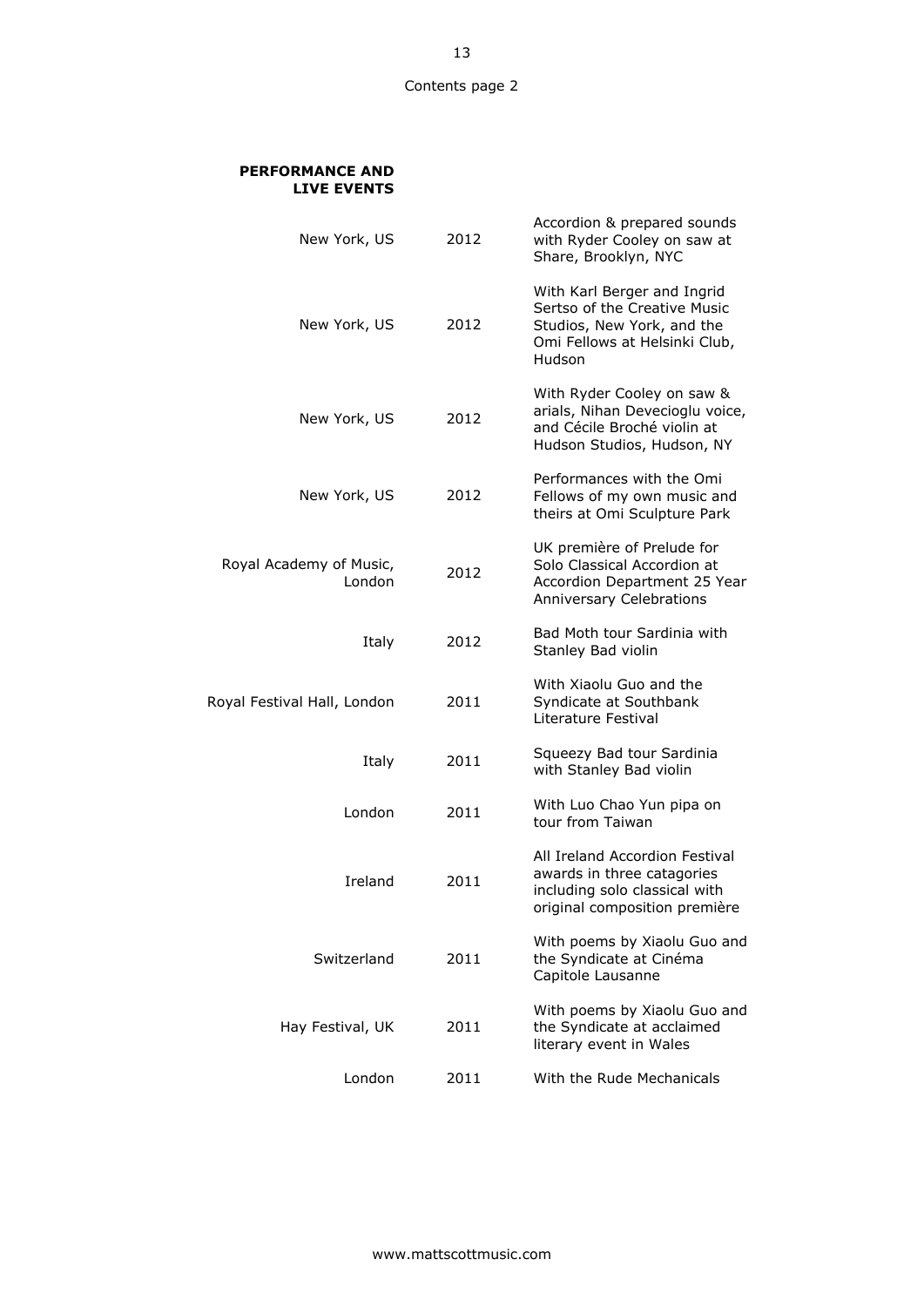| London                          | 2010 - 2012   | With Danish composer and<br>saxophonist Julie Kjær's trio<br>Liquorice Fish and quintet<br>Cardboard Whale                                                   |
|---------------------------------|---------------|--------------------------------------------------------------------------------------------------------------------------------------------------------------|
| Norway                          | 2010          | With poems by Xiaolu Guo at<br>Parktheatret Oslo                                                                                                             |
| Cité des Arts, Paris            | 2009          | With Xiaolu Guo poems                                                                                                                                        |
| Royal Academy of Art,<br>London | 2008          | Live soundtracks to the<br>animations of Steve<br>Garrimond with Amanda<br>Drummond viola                                                                    |
| Paris, France                   | 2008          | With Xiaolu Guo for launch of<br>Concise Chinese-English<br>Dictionary                                                                                       |
| London                          | $1998 - 2013$ | With Nigel Burch's Flea-Pit<br>Orchestra                                                                                                                     |
| Vortex, London                  | 1994 - 1995   | Weekly solo piano residency<br>at London's foremost<br>contemporary improvised<br>music venue                                                                |
| Italy                           | 2004          | Protozoan solo tour using<br>instruments made from found<br>materials                                                                                        |
| London                          | 1998 - 2008   | Songwriter, vocals, piano, and<br>accordion for Lemon Squeezer<br>with Tomoko Minamizaki,<br>Yumi Hara, and others                                           |
| Italy                           | 1998          | Escape solo performances at<br>Apriticielo Festival using<br>instruments built from<br>discarded medical equipment<br>from decommissioned<br>mental hospital |
| United Kingdom                  | 1997          | Arts Council of England tour of<br>improvised music with Blessed<br><b>Uncivilised Music</b>                                                                 |
| London                          | 1997 - 2013   | Performer and co-organiser of<br>regular new music, poetry,<br>performance, and film events<br>at the Klinker Club                                           |

14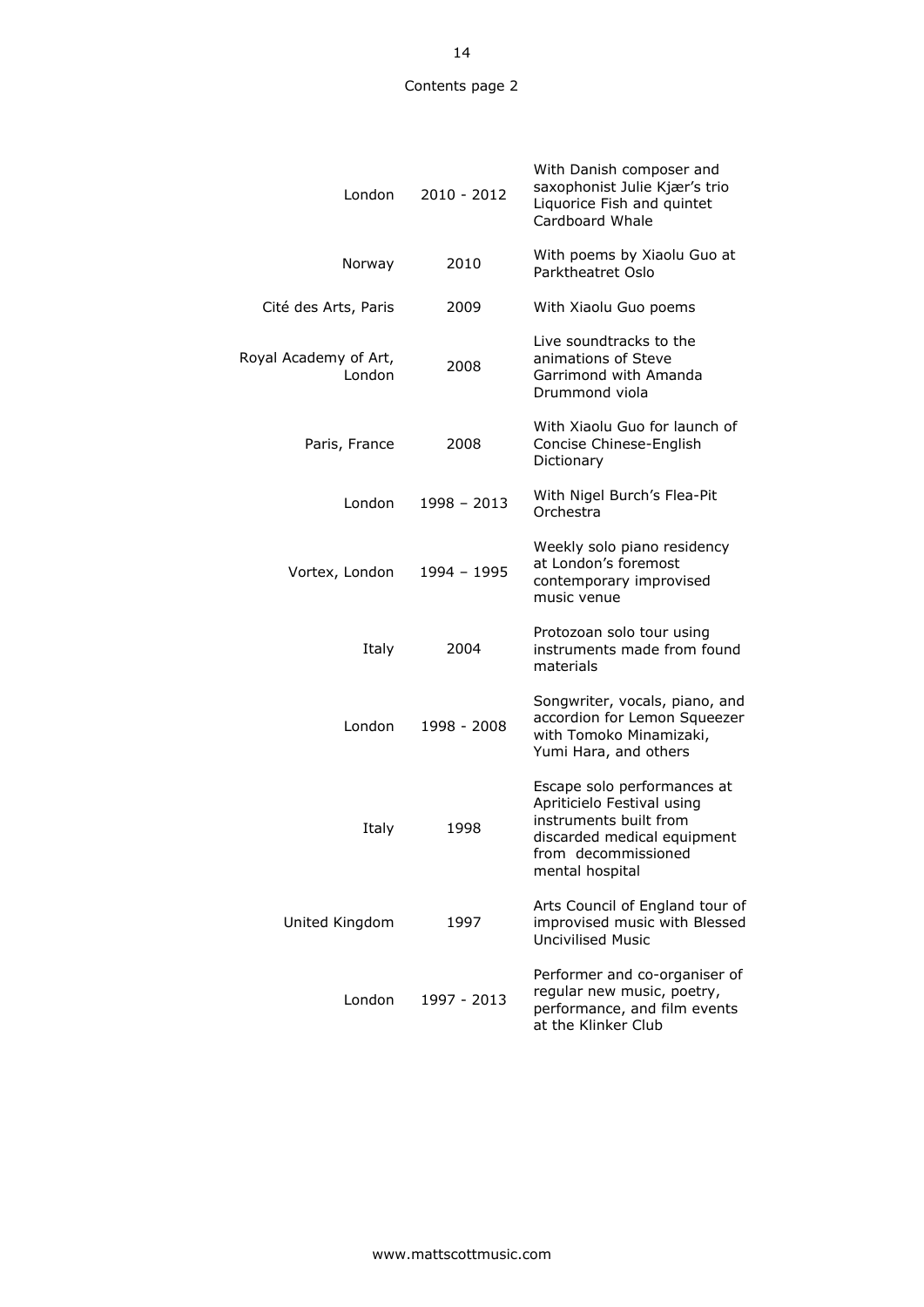## 10.1 **TECHNICAL WORK**

10AR **ARRANGING AND ORCHESTRATION**

| Oopsie Mamooshka | 2005 | <b>String Quartet Arrangements</b> |
|------------------|------|------------------------------------|

## **MUSIC SOUND DESIGN**

| The Street               | 2006 | TV Drama<br>Written by Jimmy McGovern                  |
|--------------------------|------|--------------------------------------------------------|
| Vincent                  | 2005 | TV Drama<br><b>Starring Ray Winstone</b><br><b>ITV</b> |
| Archangel                | 2005 | TV Drama<br><b>Starring Daniel Craig</b><br>BBC1       |
| To the Fnds of the Farth | 2005 | <b>TV Docu-Drama</b><br>BBC1                           |

# **SOUND RECORDING**

| The Englishman | 2007 | Sound recordist on fiction<br>feature |
|----------------|------|---------------------------------------|
|----------------|------|---------------------------------------|

# **ART INSTALLATION**

| Dawn Chorus by Marcus<br>Coates    | 2008        | Live video editor for Marcus<br>Coates' Dawn Chorus London<br>Symphony Orchestra Choir<br>birdsong event at the<br>Barbican Cinema, London |
|------------------------------------|-------------|--------------------------------------------------------------------------------------------------------------------------------------------|
| Various Exhibitions and<br>Artists | 1999 - 2012 | Barbican Art Gallery<br>installation technician                                                                                            |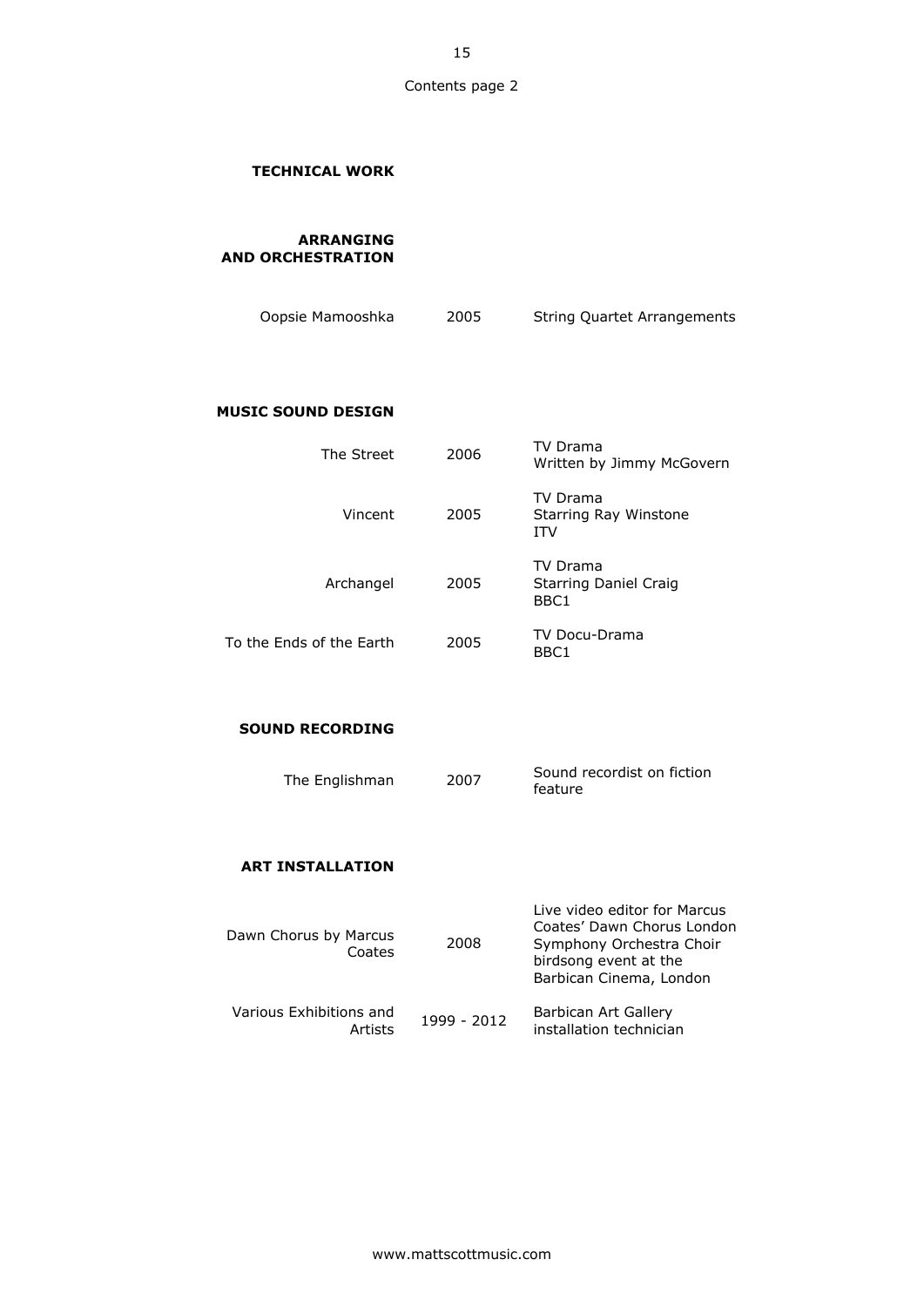# 15AC **ACADEMIC**

### 14FE **FELLOWSHIPS**

| Music Omi Foundation, New<br>York       | 2012          | Composer and musician in<br>residence. New York, United<br><b>States</b>                               |
|-----------------------------------------|---------------|--------------------------------------------------------------------------------------------------------|
| <b>TEACHING AND</b><br><b>WORKSHOPS</b> |               |                                                                                                        |
| Drawn Together and<br>The Big Draw      | $2011 - 2013$ | Music Leader for Art, Live<br>Performance, and Music<br>Workshops at Zabludowicz<br>Collection London  |
| Accordion Workshop                      | 2012          | Presentation for the Fellows at<br>Omi International Arts Center<br>New York                           |
| Music and Storytelling<br>Workshop      | 2012          | With the Omi Fellows for<br>young people at Camp Omi<br>New York                                       |
| Film and Music Master<br>Class          | 2010          | Cinéma du Réel Film<br>Pompidou Centre Paris France<br>with the Metaphysical Cinema<br>Syndicate       |
| Animation Music Workshops               | 2005          | With Shadow Puppet<br>Animations for young people<br>at the Rio Cinema London                          |
| Private Tuition                         | 2008 - 2012   | Accordion, piano, composition,<br>and improvisation with Music<br>and Performing Arts Centre<br>London |
| Singing Workshops                       | 1987 - 1992   | Tutor and accompanist for<br>Singing Workshops at Morley<br>College London                             |